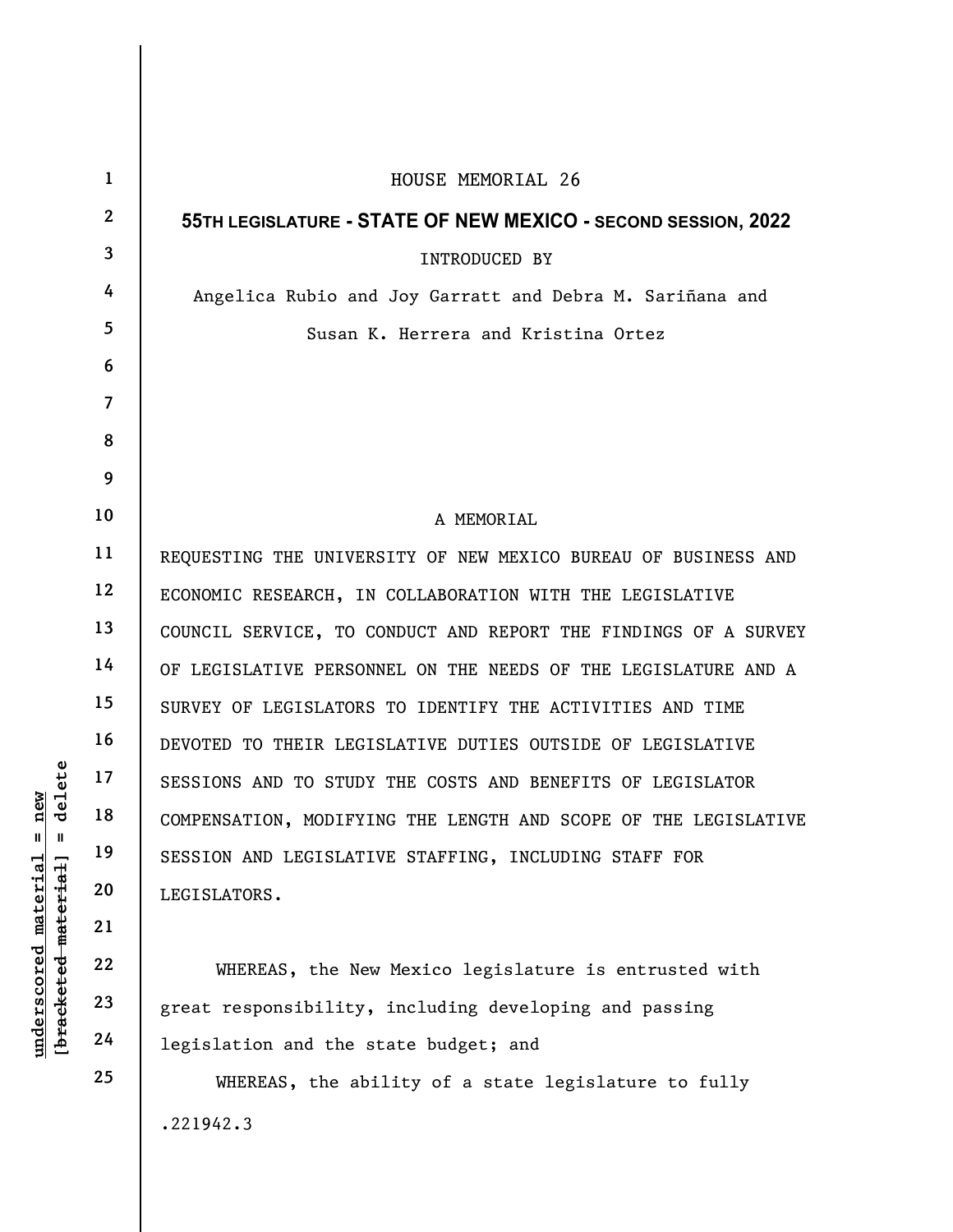reflect its diverse citizenry, act effectively on behalf of constituents and have sufficient time and resources for informed deliberation and decision-making is significantly affected by whether legislators receive fair compensation for the amount of time legislators dedicate to the job and the size of the legislature's staff; and

WHEREAS, the constitution of New Mexico currently places express limitations upon legislative action and adequate compensation for legislative service; and

WHEREAS, Article 4, Section 5 of the constitution of New Mexico limits the length of regular sessions during oddnumbered years to sixty days and even-numbered years to thirty days and limits the scope of bills that can be considered during even-numbered years to budget, appropriations and revenue bills, bills drawn pursuant to special messages of the governor and bills of the last previous regular session vetoed by the governor; and

underscored material = new [bracketed material] = delete WHEREAS, Article 4, Section 10 of the constitution of New Mexico limits compensation of legislative members to per diem for each day's attendance during the session, a mileage rate for each mile traveled to and from Santa Fe once each session and per diem and mileage to meet in the interim between sessions; and

WHEREAS, the New Mexico legislature employs professional, specialized staff who serve the legislature as a whole while .221942.3  $- 2 -$ 

1

2

3

4

5

6

7

8

9

10

11

12

13

14

15

16

17

18

19

20

21

22

23

24

25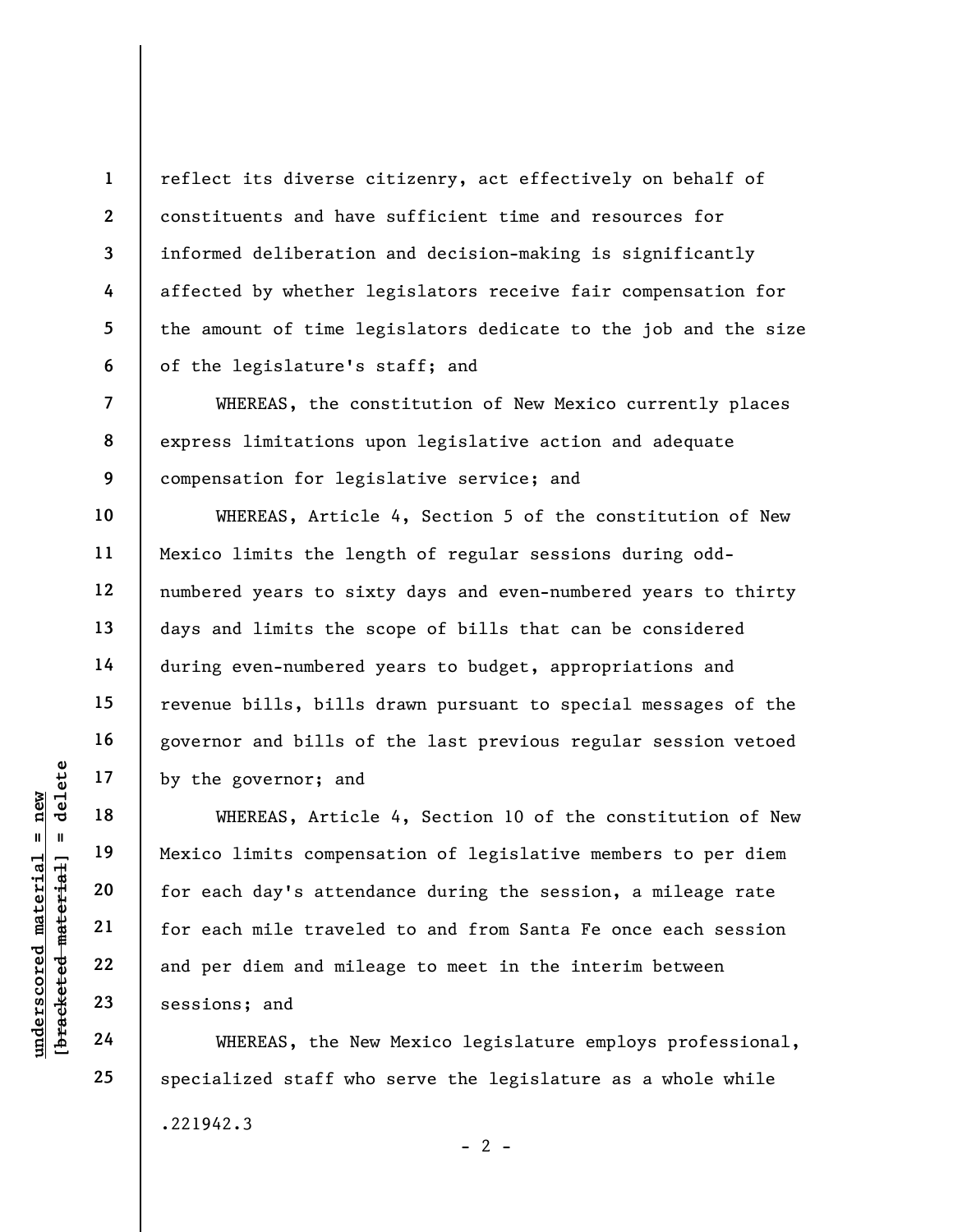individual New Mexico legislators have neither district offices nor year-round individual staff to devote to legislative issues that include constituent needs, constituent meetings and policy research; and

WHEREAS, the 1966 report of the state's bipartisan first constitutional revision commission recommended amending the constitution to provide that regular sessions begin in March, that the legislature be able to provide by law for the holding of annual legislative sessions not to exceed sixty calendar days and that legislators receive salaries and allowances as may be prescribed by law as long as any increase did not apply to the legislators who enacted the same; and

WHEREAS, the 1996 report of the state's bipartisan constitutional revision commission also recommended amending the constitution to provide for adequate compensation for legislators; and

underscored material = new [bracketed material] = delete WHEREAS, the most recent formal study of the legislative process was a two-year endeavor that culminated in a 2007 final report that recommended draft legislation for legislative reform, which included legislation to extend the length of both regular sessions by fifteen days and the creation of a legislative commission to set legislative compensation; and

WHEREAS, joint resolutions were introduced in both the senate and the house of representatives during the fifty-fourth and fifty-fifth legislatures to amend Article 4, Section 5 of .221942.3  $-3 -$ 

1

2

3

4

5

6

7

8

9

10

11

12

13

14

15

16

17

18

19

20

21

22

23

24

25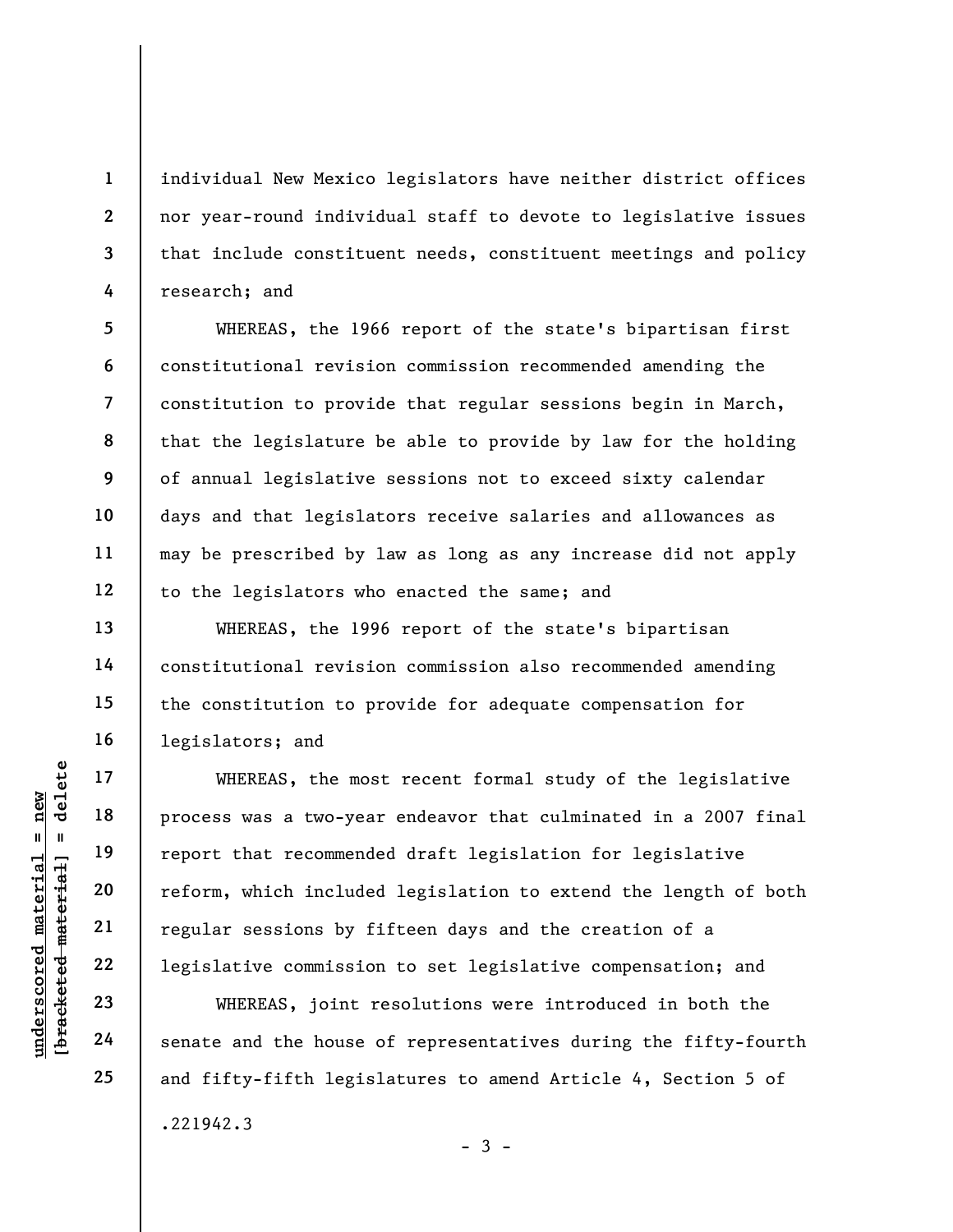the constitution of New Mexico to change the length of the regular sessions and broaden the scope of bills that may be considered in even-numbered years; and

WHEREAS, joint resolutions were introduced in the senate and the house of representatives during the fifty-fourth and fifty-fifth legislatures to amend Article 4 of the constitution of New Mexico by repealing Section 10 and adding a new section to establish a public officer salary commission or propose that the state ethics commission establish and limit salaries for elected state officers; and

WHEREAS, the needs of New Mexico communities are yearround; and

WHEREAS, a New Mexico legislator's workload and responsibilities have increased since statehood, with legislators serving fifty percent more constituents now than in 1980 due to population growth; and

WHEREAS, legislators are responsible for managing a budget that has doubled in size since 2000, and policy issues are becoming more complex because finding the right solutions for New Mexico requires legislators' undivided attention; and

underscored material = new [bracketed material] = delete WHEREAS, New Mexico is the only state in the nation that does not pay legislators a salary, which precludes many capable New Mexicans from becoming candidates for legislative office because they are unable to volunteer their time and make the necessary financial sacrifices that such service currently .221942.3

1

2

3

4

5

6

7

8

9

10

11

12

13

14

15

16

17

18

19

20

21

22

23

24

25

- 4 -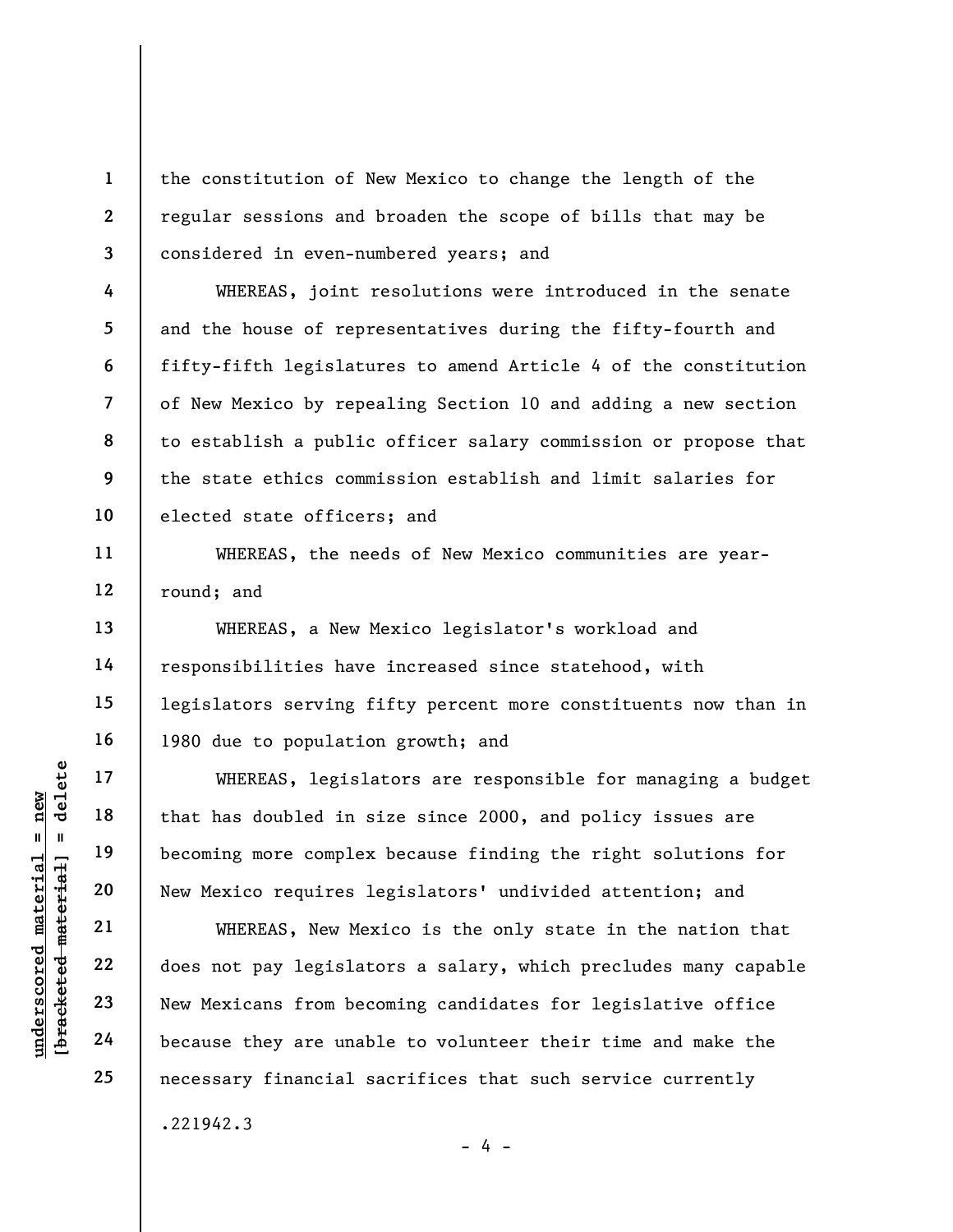1 requires; and

5

6

7

8

9

10

11

12

13

14

15

16

17

18

19

20

21

22

23

24

25

2 3 4 WHEREAS, the legislature must have adequate compensation, time, resources and information to fully reflect its diverse citizenry and meet the demands placed before it; and

WHEREAS, further quantitative and qualitative study on the costs, benefits and alternatives for legislative compensation, session length and scope and year-round staff support for individual legislators is needed for the legislature to have informed debates and deliberation on this topic;

NOW, THEREFORE, BE IT RESOLVED BY THE HOUSE OF REPRESENTATIVES OF THE STATE OF NEW MEXICO that the university of New Mexico bureau of business and economic research, in collaboration with the legislative council service, be requested to study legislator compensation, length and scope of legislative sessions, legislative staffing and associated costs and benefits; and

UNDER PRINCE IN THE MATHER RI<br>
UNDER THE READ TO BE IT FURTHER RI<br>
UNDER 20<br>
UNDER 22<br>
UNDER 22<br>
UNDER 22<br>
UNDER 22<br>
UNDER 22<br>
UNDER 23<br>
UNDER 23<br>
UNDER 23<br>
UNDER 24<br>
UNDER 24<br>
BE IT FURTHER RI<br>
BE IT FURTHER RI<br>
BE IT FUR BE IT FURTHER RESOLVED that the university of New Mexico bureau of business and economic research, in collaboration with the legislative council service, be requested to conduct a survey of legislative personnel on the needs of the legislature and a survey of legislators to identify the activities and time devoted to their legislative duties outside of legislative sessions; and

BE IT FURTHER RESOLVED that the university of New Mexico bureau of business and economic research be requested to report .221942.3  $- 5 -$